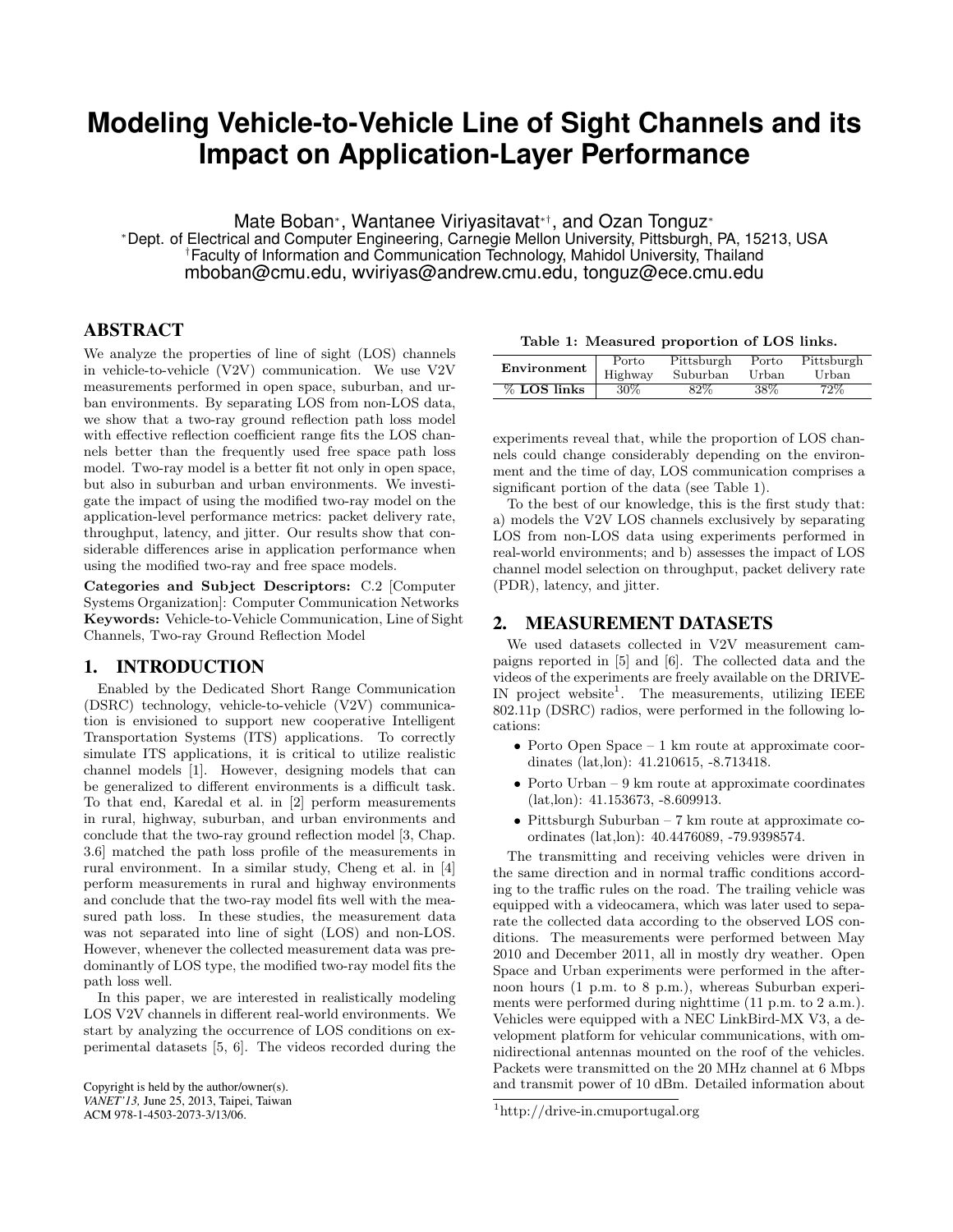

(a) Porto Open Space. Number of LOS data points: 61000. Average measured standard deviation: 3.3 dB.



(b) Pittsburgh Suburban. Number of LOS data points: 11900. Average measured standard deviation: 4.1 dB.



(c) Porto Urban. Number of data points: 4400. Average measured standard deviation: 5.3 dB.

**Figure 1: Comparison of received power collected during measurements with two-ray and free space models. Measurement data is placed in two meter distance bins. Only bins with more than 40 data points are included. Outer red lines represent one standard deviation around the mean received power for each bin. Results for additional environments and vehicular traffic densities are available in [7].**

the devices and DSRC parameter setup can be found in [7], which also contains analysis of LOS channels in additional environments and with different vehicular traffic densities.

#### 3. MODELING THE V2V LOS CHANNELS

Due to the inherent structure of the environment where most V2V communication occurs – over the face of road surface – the propagation characteristics of LOS communication are likely influenced by at least two dominant rays between transmitter and receiver: optical LOS ray and groundreflected ray. For this reason, we investigate in which environments and under which traffic conditions the two-ray ground reflection model fits the measurements well. The resultant electric field,  $E_{TOT}$ , of the electromagnetic wave at the receiver for the two-ray model can be calculated by accounting for line of sight and ground-reflected component as follows [3, Chap. 3.6, Eq. 3.39]:

$$
E_{TOT} = E_{LOS} + E_{ground}
$$
  
=  $\frac{E_0 d_0}{d_{LOS}} \cos \left(\omega_c \left(t - \frac{d_{LOS}}{c}\right)\right)$   
+  $R_{ground} \frac{E_0 d_0}{d_{ground}} \cos \left(\omega_c \left(t - \frac{d_{ground}}{c}\right)\right)$ , (1)

where  $E_{LOS}$  and  $E_{ground}$  are the electric field (E-field) of the LOS and ground-reflected ray, respectively,  $E_0$  is the E-field at a reference distance  $d_0$  (in the antenna far field),  $\omega_c$  is the angular frequency, t is the time at which the Efield is evaluated,  $R_{ground}$  is the ground reflection coefficient,  $d_{LOS}$  is LOS distance between antennas,  $d_{ground}$  =  $\sqrt{(h_t + h_r)^2 + d^2}$  is the propagation distance of the groundreflected ray, where  $h_t$  and  $h_r$  is the height of the transmitting and receiving antenna, respectively, and  $d$  is the ground distance between the antennas. When the originating medium is free space,  $R_{ground}$  is calculated as follows for horizontal polarization [3, Chap. 3.6, eq. 3.25]:

$$
R_{ground} = \frac{\sin \theta_i - \sqrt{\epsilon_r - \cos^2 \theta_i}}{\sin \theta_i + \sqrt{\epsilon_r - \cos^2 \theta_i}},\tag{2}
$$

where  $\theta_i$  is the incident angle, and  $\epsilon_r$  is the relative permittivity of the material. On the other hand, the free space propagation model [3, Chap. 3.2] assumes the existence of the LOS component only, i.e., the first term in Eq. 1. The ensuing received power  $P_r$  (in watts) is calculated as  $P_r = \frac{|E_{TOT}|^2 \lambda^2}{4 \pi \eta}$ , where  $\lambda$  is the wavelength and  $\eta$  is the intrinsic impedance  $(\eta = 120\pi \text{ ohms in free space}).$ 

The idealized two-ray model is an approximation of the actual V2V channel, since the reflection coefficient is affected by the antenna location, diffraction over the vehicle roof below antenna, and the roughness of the road, among other. For this reason, when calculating  $R_{ground}$ , we model the relative permittivity  $\epsilon_r$  to obtain the *effective range of re*flection coefficient values across different incidence angles. To estimate  $\epsilon_r$ , we used the Porto Open Space dataset, as it was the environment most resembling the theoretical conditions for the two-ray ground model – a flat, empty road with few reflectors. We performed curve fitting by minimizing the square residuals, which yielded  $\epsilon_r$  value of 1.003.

Figure 1 shows the received power measurements for LOS links in environments described in Section 2, compared with the two-ray and free space models. Not surprisingly, among the analyzed environments, Porto Open Space results in the best match between the measurements and the two-ray model (Fig. 1(a)). Results for Pittsburgh Suburban, where the experiments were performed during late night with almost no traffic, also show a good agreement with the tworay model (Fig. 1(b)). Figure,  $1(c)$  shows that the two-ray model fits the LOS data in Porto Urban environment slightly better than the free space model. This result implies that the ground-reflected ray is still a significant factor in path loss modeling for LOS channels, despite the vehicles being surrounded by buildings that can create strong reflections.

## 4. IMPACT OF CHANNEL MODEL ON APPLICATION-LEVEL PERFORMANCE

We perform simulations using the NS-2.35 simulator to evaluate the impact of LOS channel model selection on packet delivery rate, throughput, latency, and jitter. A scenario with two vehicles is set up to assure that interference and routing protocol characteristics do not impact the communication. In the simulation, the overtaking assistant seethrough system [8] is used as an illustrative application. The vehicle in front continuously streams MPEG4 video [9] to the